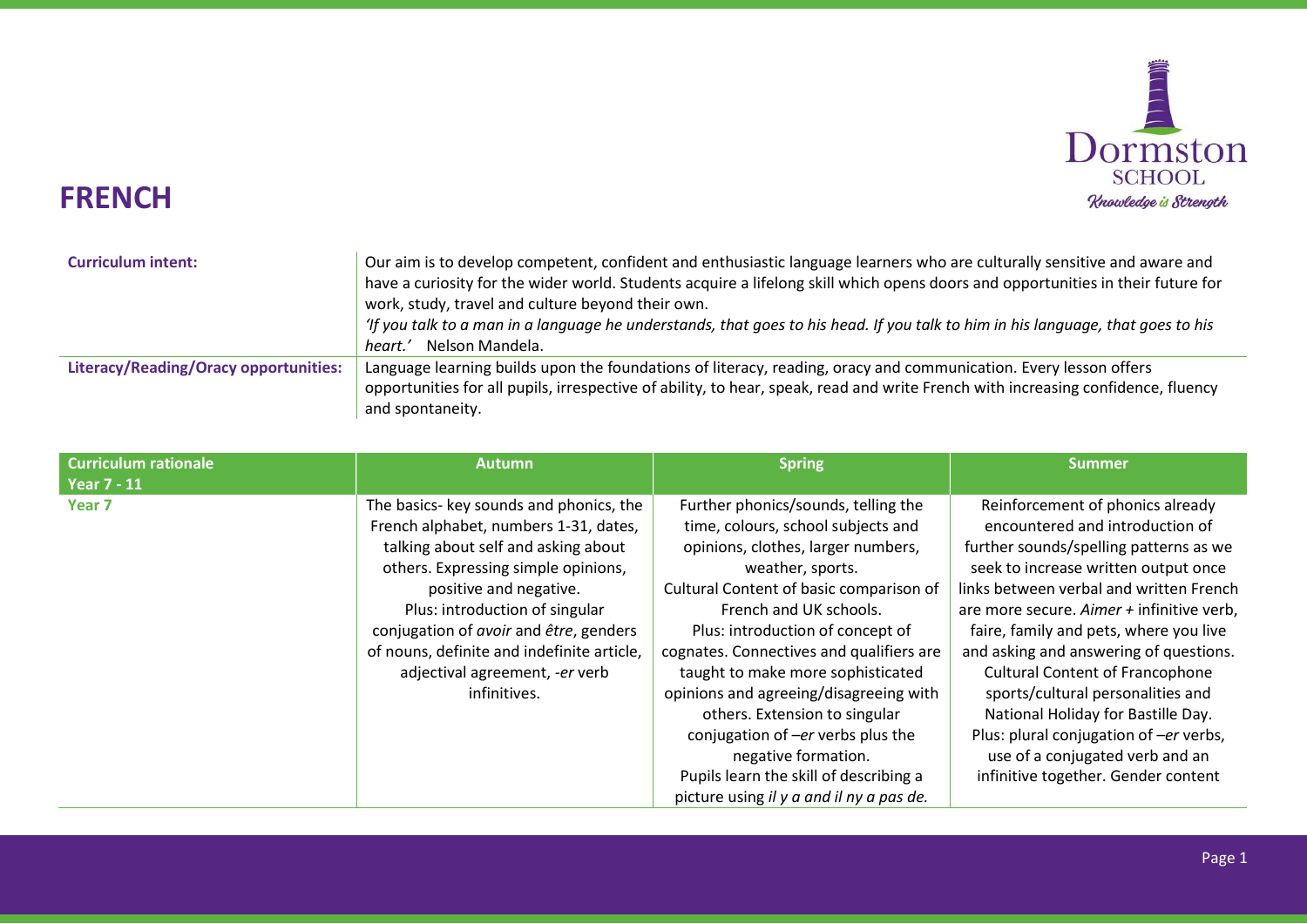|                                  |                                                                                                                                                                                                                                                                                                               |                                                                                                                                                                                                                                                            | extended to the possessive 'my'. $\dot{a}/au/\dot{a}$<br>la/à l'/aux<br>We also look at how to use a glossary<br>for independent work.                                                                                                                                                                                                                            |
|----------------------------------|---------------------------------------------------------------------------------------------------------------------------------------------------------------------------------------------------------------------------------------------------------------------------------------------------------------|------------------------------------------------------------------------------------------------------------------------------------------------------------------------------------------------------------------------------------------------------------|-------------------------------------------------------------------------------------------------------------------------------------------------------------------------------------------------------------------------------------------------------------------------------------------------------------------------------------------------------------------|
|                                  |                                                                                                                                                                                                                                                                                                               |                                                                                                                                                                                                                                                            |                                                                                                                                                                                                                                                                                                                                                                   |
| Why?                             | This builds the basis for all future<br>language learning in all 4 skill areas, but<br>concentrating mainly on Speaking and<br>Listening and correct<br>pronunciation/phonics. We also aim to<br>reinforce any prior learning from KS2,<br>whilst giving a comprehensive<br>foundation to complete beginners. | This unit extends the work from the first<br>term, joining simple phrases into longer,<br>more complex sentences. Work on<br>schools also offers a relevant insight<br>into the lives of similar aged children in<br>another country.                      | Relatable topics bring together<br>grammar content covered in the first<br>two terms and deepen understanding<br>of the abstract concept of gender. The<br>full verb paradigm and all subject<br>pronouns have now been covered.<br>Knowledge of Bastille Day gives<br>background knowledge of French<br>history and the idea of Liberté, Égalité,<br>Fraternité. |
| How parents / carers can support | Be positive about this new subject and<br>encourage your child to share with you,<br>or teach you/siblings what they have<br>learned. Share words that you may<br>remember yourself. Help them learn<br>spellings, much in the way they did in<br>English at primary school.                                  | As Autumn term, but encourage NRW<br>via use of online platforms such as<br>Linguascope, Memrise, ActiveLearn.<br>Duolingo is a free app that many young<br>learners enjoy using. You could also<br>purchase a small, pocket English/French<br>dictionary. | As previous two terms, but perhaps also<br>ask to see your child's book and talk<br>with them about what they have<br>written- book work will be increasing by<br>this stage. Encourage your child's<br>curiosity to look up words in a<br>dictionary or glossary to extend their<br>vocabulary knowledge.                                                        |
|                                  | <b>Autumn</b>                                                                                                                                                                                                                                                                                                 | <b>Spring</b>                                                                                                                                                                                                                                              | <b>Summer</b>                                                                                                                                                                                                                                                                                                                                                     |
| Year 8                           | Recap and reinforcement of phonics<br>continues throughout Y8. Places in<br>town, prices, aller + verb infinitive, aller                                                                                                                                                                                      | Holidays, countries, transport, travel.<br><b>Cultural Content of popular French</b><br>holiday destinations and a look at the                                                                                                                             | Festivals and celebrities, buying food in<br>a market/shop, planning a potential trip<br>to France.                                                                                                                                                                                                                                                               |
|                                  | irregular conjugation, buying snacks. Je<br>voudrais routinized use of the<br>Conditional tense.                                                                                                                                                                                                              | physical geography of France and<br>Francophone countries around the<br>world.                                                                                                                                                                             | <b>Cultural Content of famous French</b><br>people from the present and the past,<br>French food and shopping/eating                                                                                                                                                                                                                                              |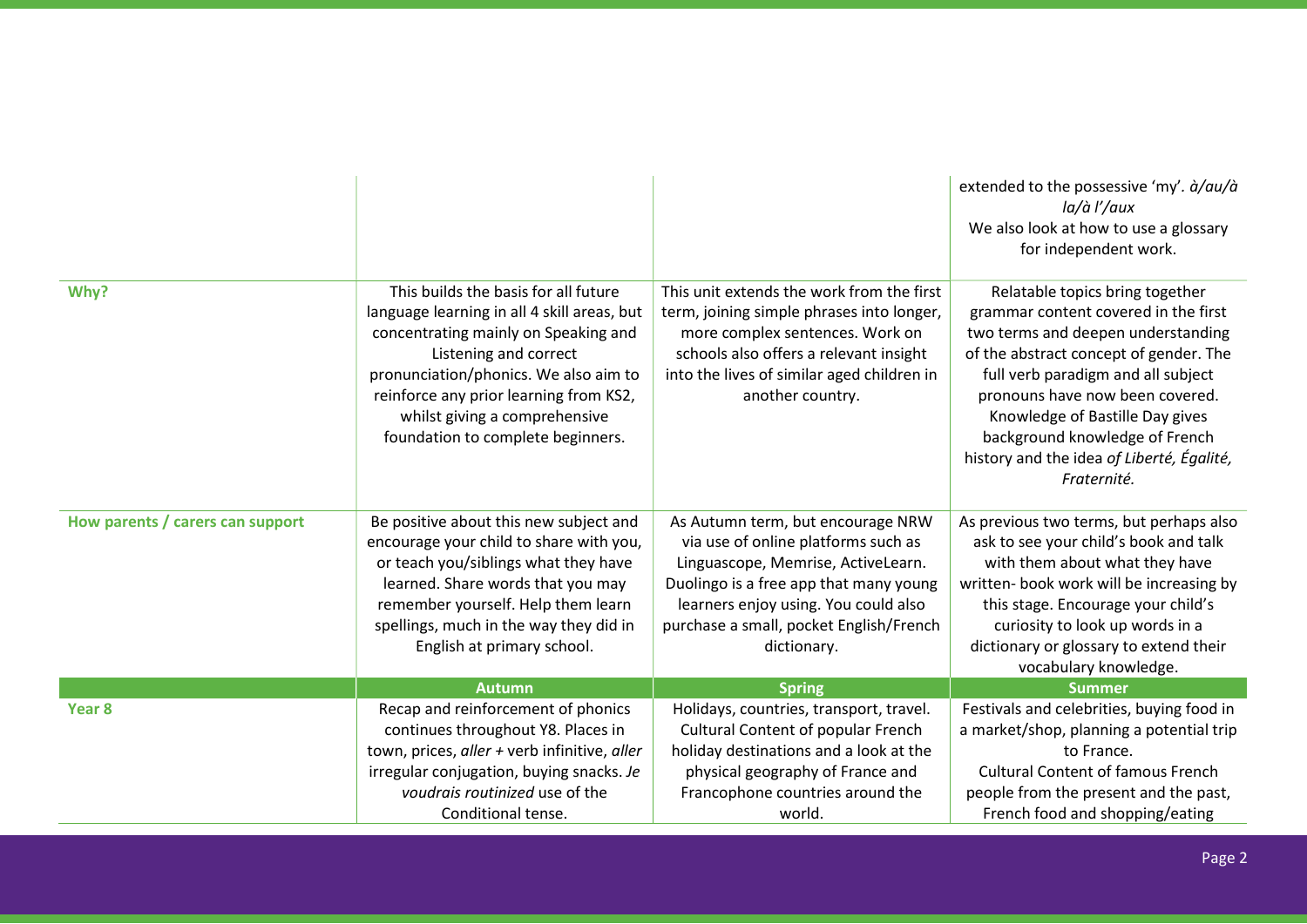|                                  | Cultural Content of typical French food<br>and mini-project on the famous<br>monuments of Paris.<br>Plus: introduction of modal verb of<br>vouloir, the difference between tu &<br>vous and formal/informal address.<br>De/du/de la/des paritive article.                                                           | Plus: revisiting avoir & être prior to<br>introduction of the Perfect (past) tense<br>with regular & irregular verbs, plus<br>verbs of movement.                                                                                                                                                                              | habits- 'real-life' French and<br>conversational phrases.<br>Plus: Present tense conjugation of -ir<br>and -re verb infinitives, giving opinions<br>in different tenses, using Past, Present<br>and Future tenses together.                                                                                                            |
|----------------------------------|---------------------------------------------------------------------------------------------------------------------------------------------------------------------------------------------------------------------------------------------------------------------------------------------------------------------|-------------------------------------------------------------------------------------------------------------------------------------------------------------------------------------------------------------------------------------------------------------------------------------------------------------------------------|----------------------------------------------------------------------------------------------------------------------------------------------------------------------------------------------------------------------------------------------------------------------------------------------------------------------------------------|
| Why?                             | This unit sees the introduction of the<br>near-future tense, using both familiar<br>and unfamiliar vocabulary. It also<br>introduces role-plays and 'real-life'<br>holiday French phrases.                                                                                                                          | This is an important unit that sees<br>learners transfer all language acquired<br>so far into three-time frames- a crucial<br>skill for future GCSE work. This is a point<br>in language learning where students are<br>beginning to move towards being able<br>to formulate more language<br>independently of their teacher. | This unit consolidates the previous one,<br>but also contains lighter content of<br>public figures, sportspeople or famous<br>people that they may or may not have<br>come across, enhancing awareness of<br>people beyond the English-speaking<br>world.                                                                              |
| How parents / carers can support | Practise role-plays with your child to<br>increase their confidence. Perhaps if<br>there is a local French café/restaurant,<br>take them on a visit to try out their new<br>skills. Paris project deepens knowledge<br>and understanding of French history<br>and builds on Bastille Day work from<br>Summer of Y7. | All suggestions so far, plus your child<br>may need support learning a larger<br>amount of new words. You could help<br>them to make real or online flashcards<br>to support the often-demanding task of<br>learning vocabulary.                                                                                              | All suggestions so far, and maybe on a<br>shopping trip ask your child to name as<br>many items in the trolley or on the<br>shelves as they can in French. This can<br>be great fun and offers the opportunity<br>to broaden their knowledge beyond<br>that covered in class. Or ask them to<br>translate a shopping list into French. |
|                                  | <b>Autumn</b>                                                                                                                                                                                                                                                                                                       | <b>Spring</b>                                                                                                                                                                                                                                                                                                                 | <b>Summer</b>                                                                                                                                                                                                                                                                                                                          |
| Year 9                           | Media and technology, buying tickets<br>for the cinema/events, revision and<br>extension of leisure activities and<br>sports.<br>Cultural Content of watching a French<br>film in class (with English subtitles) and<br>related work.                                                                               | Home and local region, recap and<br>extension of the weather to include<br>past references and future forecasts.<br>Helping at home, daily routine.<br>Plus: introduction of irregular<br>adjectives, thus building on previous<br>regular ones, introduction of reflexive                                                    | Revisiting and extending<br>sports/activities and use of $\dot{a}/de$ +<br>definite article.<br>Illness and injury and role-play phrases<br>for pharmacy/doctor/hospital, asking<br>for and giving directions.                                                                                                                         |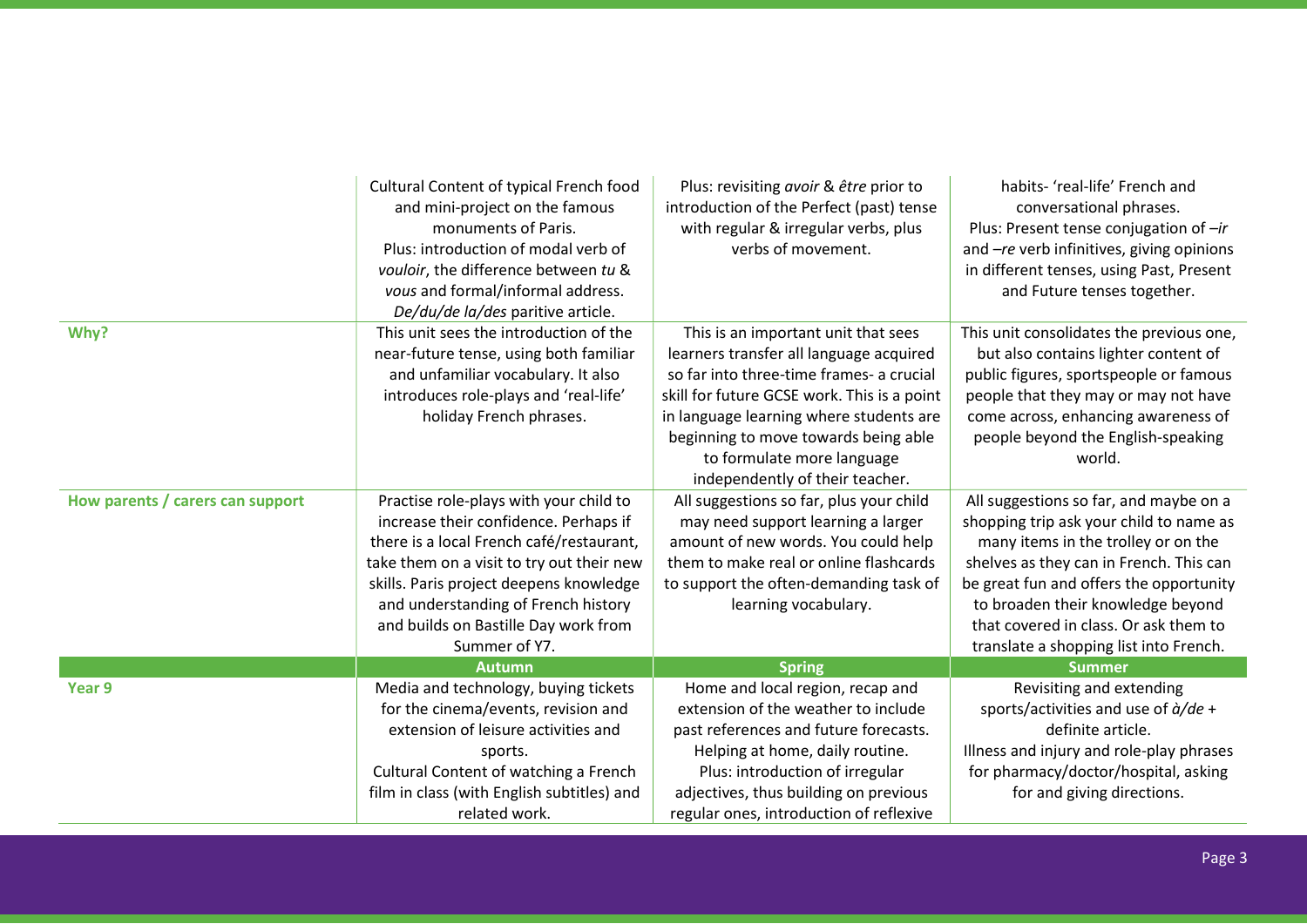|                                  | Plus: Further use of Past, Present and<br>Near-Future tense together, now<br>extending to the use of the negative<br>formation and with a focus on Spoken<br>language and fluency.                                                                                                                                                                                                                                                                                                                                                                                       | pronouns and use of another modal<br>verb pouvoir + verb infinitive.                                                                                                                                                                                  | Plus: extending use of adjectives to the<br>comparative with plus/moins,<br>introduction of abstract il<br>faut+infinitive, question formation in all<br>three tenses.<br>Focus on translation skills to English and<br>to French                                                                                          |
|----------------------------------|--------------------------------------------------------------------------------------------------------------------------------------------------------------------------------------------------------------------------------------------------------------------------------------------------------------------------------------------------------------------------------------------------------------------------------------------------------------------------------------------------------------------------------------------------------------------------|-------------------------------------------------------------------------------------------------------------------------------------------------------------------------------------------------------------------------------------------------------|----------------------------------------------------------------------------------------------------------------------------------------------------------------------------------------------------------------------------------------------------------------------------------------------------------------------------|
| Why?                             | This is another relatable topic and<br>introduces learners to foreign language<br>films and TV, which can massively<br>benefit their cultural appreciation and<br>spark interest in new genres.<br>Also, more 'real-life' transactional<br>language of making enquiries about<br>events and purchasing tickets,<br>broadening the range of language that<br>could be used on a trip to France.<br>Spoken language is considerably more<br>demanding than written language and<br>necessities intense practice to develop<br>confidence and spontaneous use of<br>French. | Still building on Past, Present and Near-<br>Future usage in a new context. Tis unit<br>also revisits previous modal verb<br>construction and extends it and<br>introduces the reflexive pronouns and<br>their complex, abstract word-order<br>rules. | Preparation and readiness for- and<br>work towards GCSE-style skills<br>especially in Speaking and Writing.                                                                                                                                                                                                                |
| How parents / carers can support | Learners can swap the language on<br>their mobile into French for either a<br>short while or long term. Also<br>encourage viewing of age-appropriate<br>TV series or films in French on e.g.<br>Netflix or Amazon.<br>NB: please always check content first<br>before first viewing to ensure<br>suitability in content and language.                                                                                                                                                                                                                                    | As previously. Do encourage your child<br>to talk you through what they are<br>learning-it's an excellent way to<br>deepen their own understanding when<br>they explain it to someone else.                                                           | As previously. If your child is intending<br>to study GCSE French, now would be a<br>good time to invest in a revision or<br>study guide and/or grammar workbook<br>to support their French. It would be<br>helpful to begin preparing for GCSE over<br>the summer holiday by pre-reading<br>what is to be covered in KS4. |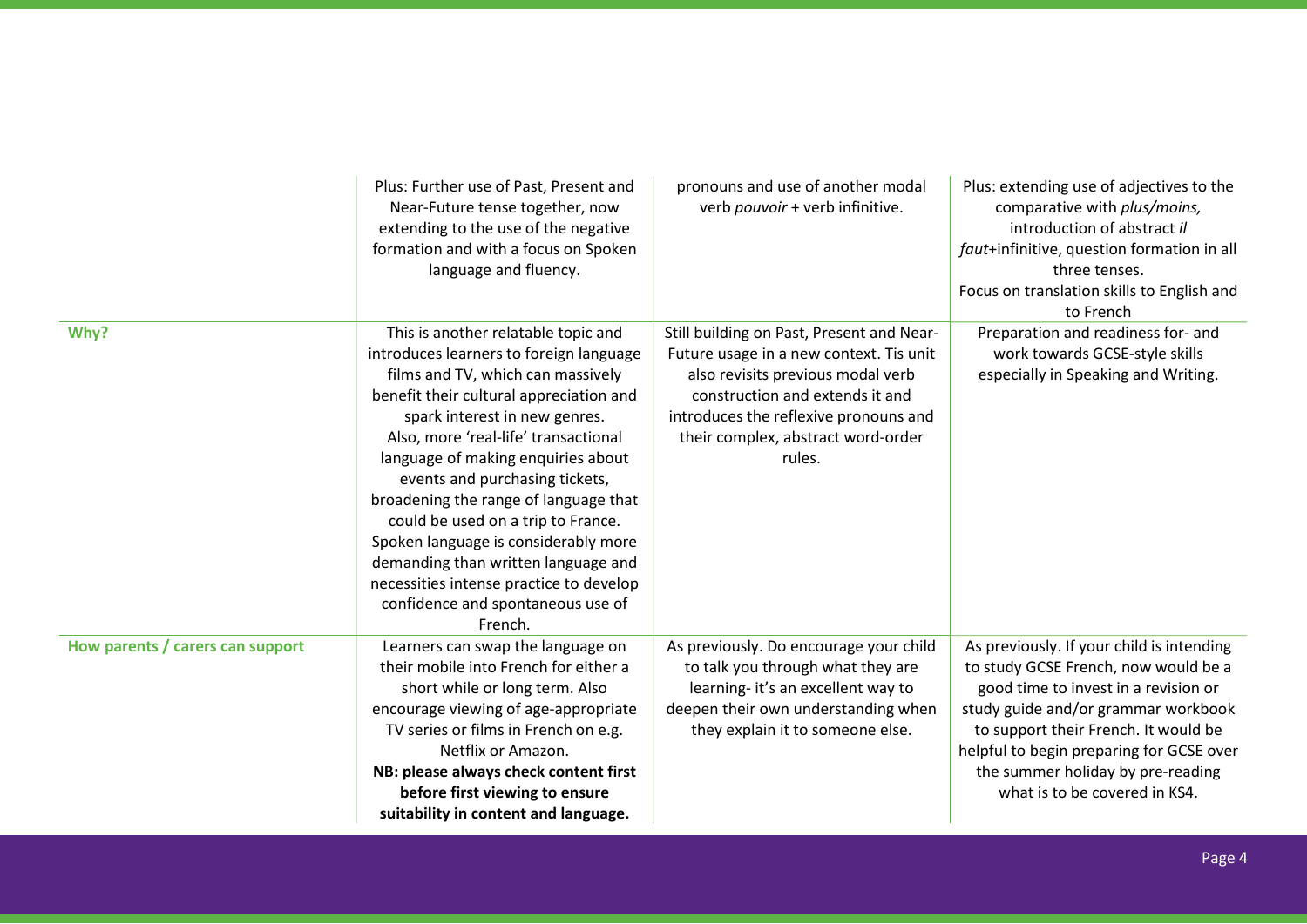|                                  | <b>Autumn</b>                              | <b>Spring</b>                             | <b>Summer</b>                             |
|----------------------------------|--------------------------------------------|-------------------------------------------|-------------------------------------------|
| Year 10                          | First GCSE sub-topic of family, friends,   | GCSE sub-topic of free-time activities,   | GCSE sub-topic of home,                   |
|                                  | relationships. Going out, making           | sport, music, media, technology.          | celebrations/family life, celebratory     |
|                                  | arrangements, role-models, comparison      | Cultural Content of sport and the media   | meals, French traditions. Extension of    |
|                                  | of life now v life when you were           | in France and French-speaking             | food/meal vocabulary.                     |
|                                  | younger.                                   | countries.                                | <b>Cultural Content of French food</b>    |
|                                  | <b>Cultural content of famous French</b>   | Plus: Use of all four tenses together,    | traditions and festivals.                 |
|                                  | people.                                    | depuis+time, review and extension of      | Plus: all three modals vouloir, pouvoir   |
|                                  | Plus: comprehensive revision of            | the comparative and introduction of the   | and now devoir + infinitive verb, the     |
|                                  | reflexive verbs, Present, Perfect, Near-   | superlative. Use of direct object         | pronouns y and en, venir de+ infinitive,  |
|                                  | Future tenses plus introduction of the     | pronouns in tenses other than the         | question formation using tu/vous forms    |
|                                  | Imperfect.                                 | Present.                                  | and difference of formal/informal         |
|                                  | From now on across all GCSE modules,       |                                           | situations. Introduction of the Future    |
|                                  | students will work on GCSE style tasks     |                                           | tense proper.                             |
|                                  | across all four skill areas, both in class |                                           |                                           |
|                                  | and independently at home.                 |                                           |                                           |
| Why?                             | This builds on the KS3 work on this topic  | Again, building on the work covered in    | A focus on linguistic structures that     |
|                                  | and extends to include all time frames.    | KS3 but now using it in the context of    | require the use of the infinitive verb-   |
|                                  | We follow the published Pearson            | different time frames. Routinising        | studying several simultaneously helps     |
|                                  | Scheme of Work, which build on             | movement between different time           | to embed the structure.                   |
|                                  | previous grammar and vocabulary,           | frames and developing construction of     | En y and venir de are tricky, complex     |
|                                  | whilst extending to more complex           | more sophisticated French in spoken       | structures with word order implications,  |
|                                  | structure and a broader lexicon.           | and written tasks. Extension of           | introduced in a more familiar context to  |
|                                  |                                            | adjectival agreement to comparative       | facilitate assimilation.                  |
|                                  |                                            | and superlative forms.                    |                                           |
| How parents / carers can support | Continue to support your child with        | All previous suggestions, plus            | All previous suggestions, plus            |
|                                  | learning vocabulary as the amount will     | encourage regular reviewing of taught     | encourage regular reviewing of taught     |
|                                  | increase in KS4 and much will need to      | material via use of revision guide or re- | material via use of revision guide or re- |
|                                  | be done independently. Encourage use       | reading of class notes to embed new       | reading of class notes to embed new       |
|                                  | of online learning apps such as Quizlet.   | abstract grammatical concepts.            | abstract grammatical concepts.            |
|                                  |                                            |                                           | Encourage your child to use online        |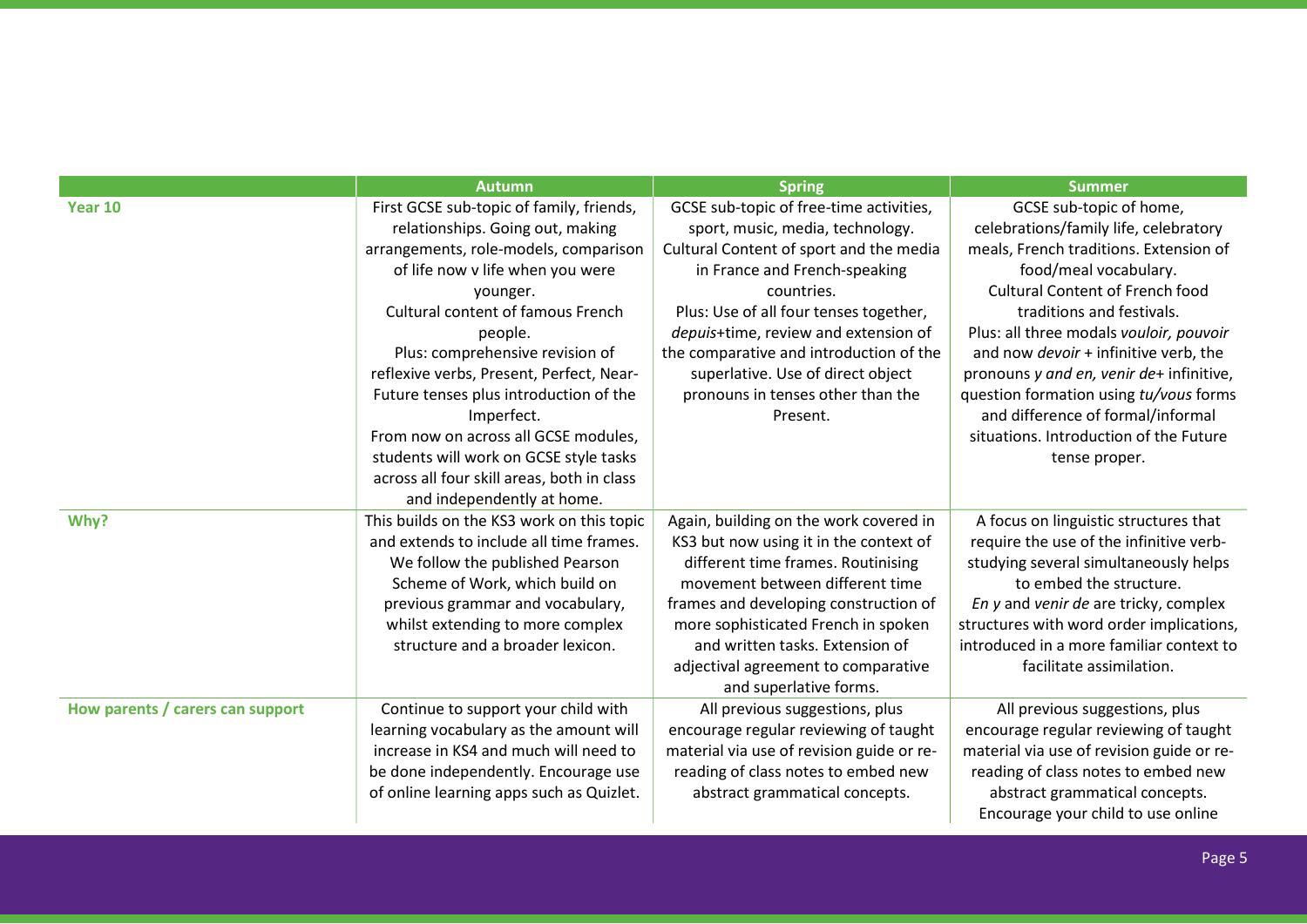|         |                                           |                                           | revision resources eg BBC Bitesize to    |
|---------|-------------------------------------------|-------------------------------------------|------------------------------------------|
|         |                                           |                                           | help with end of year exams.             |
|         | <b>Autumn</b>                             | <b>Spring</b>                             | <b>Summer</b>                            |
| Year 11 | GCSE sub-topic of holidays, travel,       | GCSE sub-topic of school, now extended    | The majority of this term is spent       |
|         | locations, holiday activities, holiday    | to also encompass future study and        | rounding off the course with the most    |
|         | preferences, dream holidays, future       | work/career aspirations. Comparison of    | difficult sub-topics of world issues-    |
|         | travel aspirations, buying souvenirs,     | French and British schooling, focus on    | poverty, homelessness, drugs/alcohol,    |
|         | booking a hotel/campsite, writing         | 3rd person (singular and plural) verb     | ethical shopping, global events.         |
|         | reviews. Extension of language content    | forms and the impersonal il faut/il est   | Learners are also able to give both      |
|         | covered in KS3.                           | interdit de. Jobs and study vocabulary,   | positive and negative viewpoints in      |
|         | Cultural content od francophone           | applying for jobs abroad. Healthy living  | spoken and written French and justify    |
|         | holiday destinations.                     | also revised and extended from KS3        | their views. Pupils will by now be       |
|         | Plus: reflexive verbs in the past tense,  | incorporating il faut and il ne faut pas. | preparing for the final exams in         |
|         | introduction formally of the Conditional  | Cultural content of the French            | May/June and should expect GCSE-style    |
|         | tense for all verbs, extension of en to   | education system and school exchange      | tasks across all aspects of the          |
|         | include use of the Present Participle,    | visits, jobs in the French-speaking       | specification, not just in isolation but |
|         | introduction of the Pluperfect tense.     | world, working abroad.                    | potentially mixed together.              |
|         |                                           | Plus: use of adjectives with              | Cultural content of world events,        |
|         |                                           | better/best/worse/worst construction,     | charity work and cultural events.        |
|         |                                           | use of the Subjunctive voice. Use of      | Plus: use of modal verbs in the          |
|         |                                           | direct object pronouns in the past and    | Conditional tense, the Passive voice.    |
|         |                                           | future tenses.                            |                                          |
| Why?    | This topic provides the perfect structure | This unit effectively completes the       | The most challenging topics are left     |
|         | for further tense development so by       | majority of the grammatical content of    | until the very end of the course, by     |
|         | this stage all tenses on the GCSE         | the GCSE specification, again in a        | which time the pupil has acquired a      |
|         | specification are covered (Present,       | reasonably familiar topic. Students are   | wide range of vocabulary and a           |
|         | Perfect, Imperfect, Pluperfect,           | now more of an age where discussing       | competent command of a variety of        |
|         | Conditional, Future and Near-Future),     | future study and work aspirations is      | grammatical structures.                  |
|         | allowing time across the year to          | both more pertinent and relevant to       |                                          |
|         | improve accuracy and fluency of use.      | their everyday lives.                     |                                          |